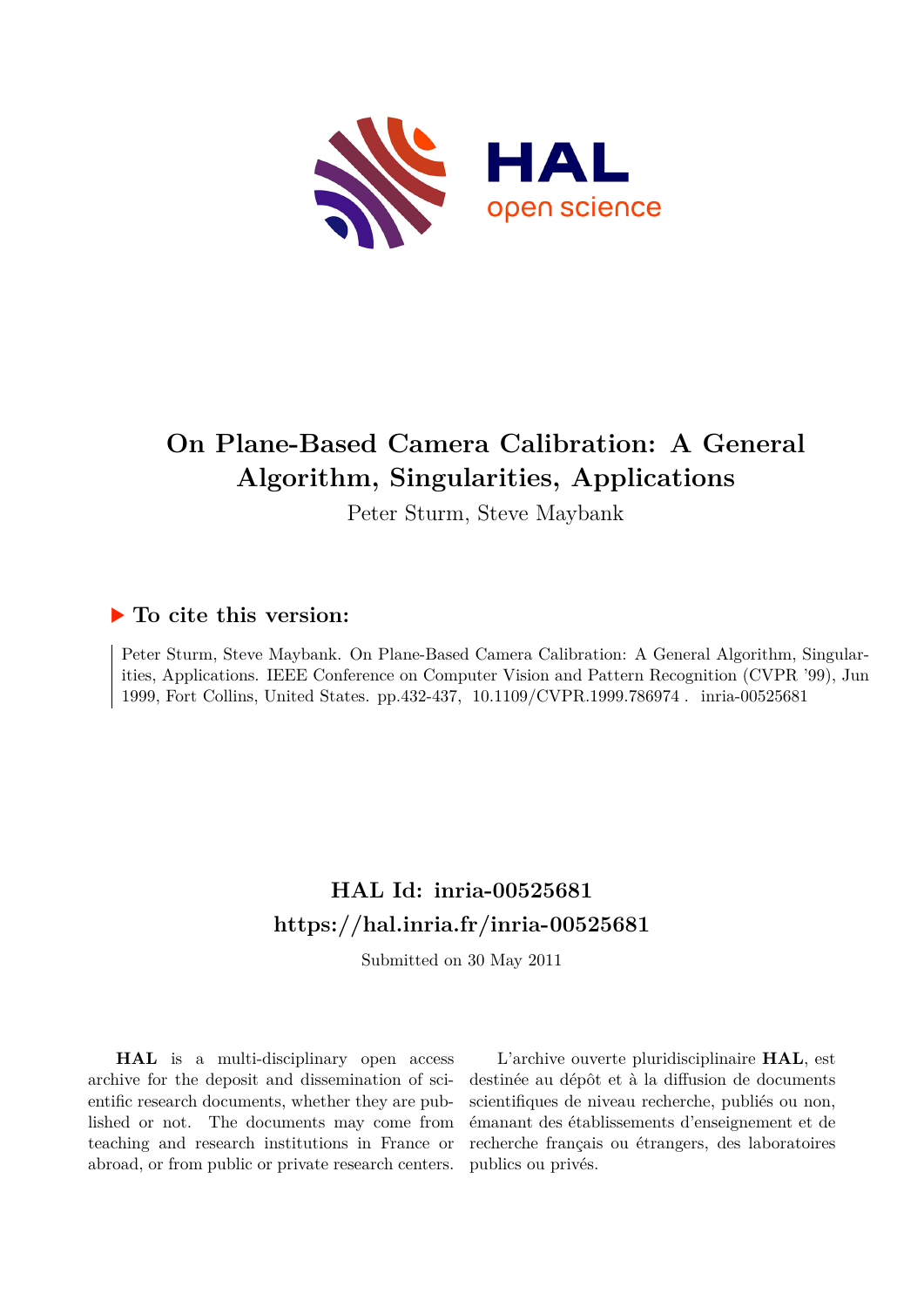# On Plane-Based Camera Calibration: A General Algorithm, Singularities, Applications

Peter F. Sturm and Stephen J. Maybank Computational Vision Group, Department of Computer Science, The University of Reading Whiteknights, PO Box 225, Reading, RG6 6AY, United Kingdom  ${P.F.Sturn, S.J.Maybank}$  @reading.ac.uk

#### **Abstract**

We present a general algorithm for plane-based calibration that can deal with arbitrary numbers of views and calibration planes. The algorithm can simultaneously calibrate different views from a camera with variable intrinsic parameters and it is easy to incorporate known values of intrinsic parameters. For some minimal cases, we describe all singularities, naming the parameters that can not be estimated. Experimental results of our method are shown that exhibit the singularities while revealing good performance in non-singular conditions. Several applications of plane-based 3D geometry inference are discussed as well.

## **1 Introduction**

The motivations for considering planes for calibrating cameras are mainly twofold. First, concerning calibration in its own right, planar calibration patterns are cheap and easy to produce, a laser printer output for example is absolutely sufficient for applications where highest accuracy is not demanded. Second, planar surface patches are probably the most important twodimensional "features": they abound, at least in man-made environments, and if their metric structure is known, they carry already enough information to determine a camera's pose up to only two solutions in general [4]. Planes are increasingly used for interactive modeling or measuring purposes [1, 10, 11].

The possibility of calibrating cameras from views of planar objects is well known [7, 12, 14]. Existing work however, restricts in most cases to the consideration of a single or only two planes (an exception is [8], but no details on the algorithm are provided) and cameras with constant calibration. In addition, the study of singular cases is usually neglected (besides in [12] for the simplest case, calibration of the aspect ratio from one view of a plane), despite their presence in common configurations.

It is even possible for cameras to self-calibrate from views of planar scenes with unknown metric structure [13], however several views are needed (Triggs recommends up to 9 or 10 views of the same plane for reliable results) and the "risk" of singularities should be greater compared to calibration from planes with known metric structure.

In this paper, we propose a general algorithm for calibrating a camera with possibly variable intrinsic parameters and position, that copes well with an arbitrary number of calibration planes and camera views. Calibration is essentially done in two steps. First, the 2D-to-2D projections of planar calibration objects onto the image plane(s) are computed. Each of these projections contributes to a system of homogeneous linear equations in the intrinsic parameters, which are hence easily determined. Calibration can thus be achieved by solving linear equations, but can of course be enhanced by subsequent non linear optimization.

In  $\S$ 2, we describe our camera model and projections of planar objects. In  $\S$ 3, we introduce the principle of plane-based calibration. A general algorithm is proposed in  $\S 4$ . Singularities are revealed in  $\S 5$ . Experimental results are presented in  $\S6$ , and some applications described in  $\S7$ .

## **2 Background**

**Camera Model.** We use perspective projection to model cameras. A projection may be represented by a  $3 \times 4$  projection matrix <sup>P</sup> that incorporates the so-called extrinsic and intrinsic camera parameters:

$$
P \sim KR(\quad I_3 \quad |-t) \tag{1}
$$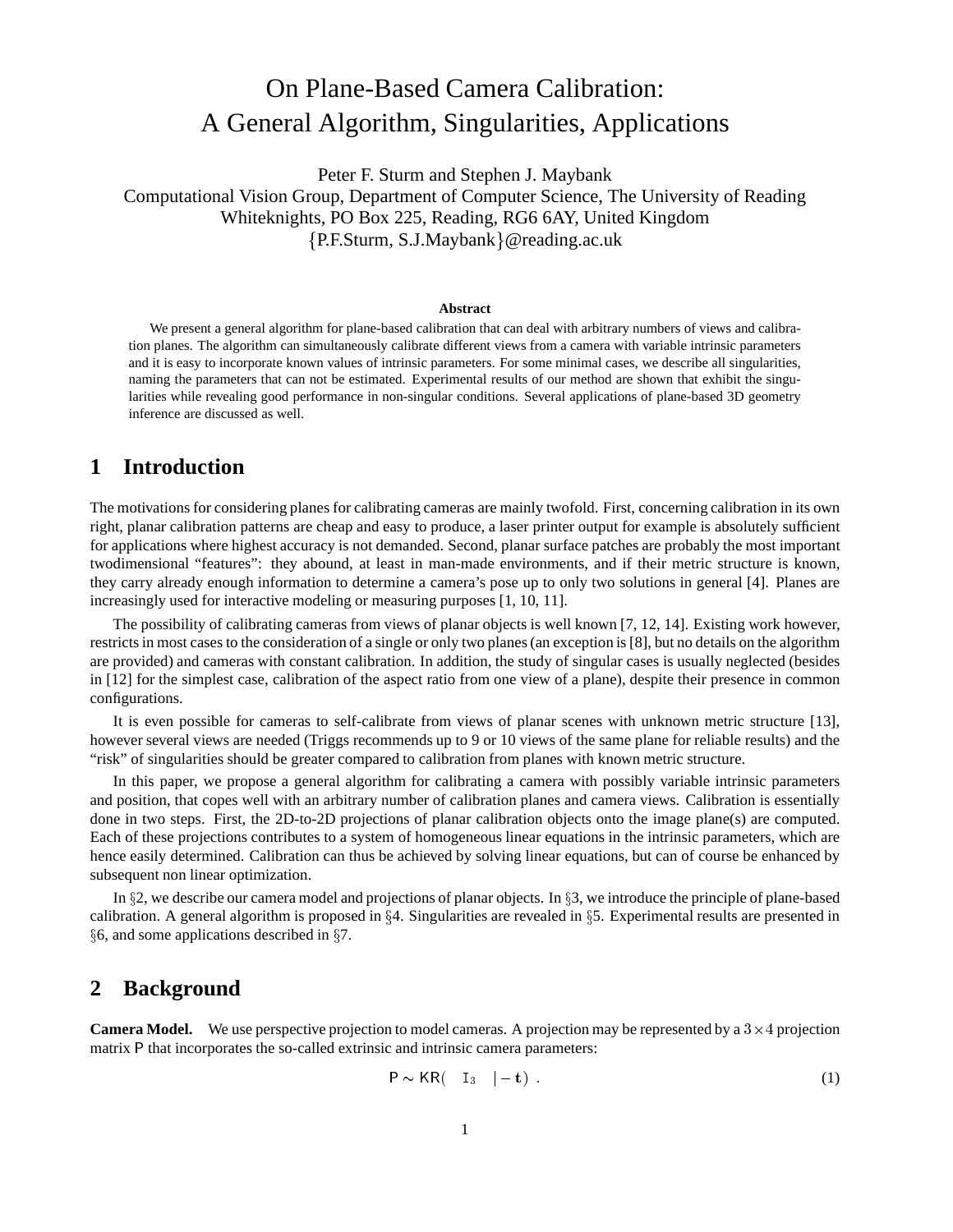Here,  $\sim$  means equality up to a non zero scale factor, I<sub>3</sub> is the 3  $\times$  3 identity matrix, R a 3  $\times$  3 orthogonal matrix representing the camera's orientation, t a 3-vector representing its position, and K the  $3 \times 3$  calibration matrix:

$$
\mathsf{K} = \begin{pmatrix} \tau f & s & u_0 \\ 0 & f & v_0 \\ 0 & 0 & 1 \end{pmatrix}
$$

In general, we distinguish 5 intrinsic parameters for perspective projection: the (effective) focal length  $f$ , the aspect ratio  $\tau$ , the principal point  $(u_0, v_0)$  and the skew factor s accounting for non rectangular pixels. The skew factor is usually very close to <sup>0</sup> and we ignore it in the following.

**Calibration and Absolute Conic.** Our aim is to calibrate a camera, i.e. to determine its intrinsic parameters or its calibration matrix <sup>K</sup> (subsequent pose estimation is relatively straightforward). Instead of directly determining <sup>K</sup>, we will try to compute the symmetric matrix  $KK<sup>T</sup>$  or its inverse, from which the calibration matrix can be computed uniquely using Cholesky decomposition [5]. This leads to simple and, in particular, linear calibration equations. Furthermore, the analysis of singularities of the calibration problem is greatly simplified: the matrix  $\omega \sim (KK^T)^{-1}$  represents the image of the Absolute Conic whose link to calibration and metric scene reconstruction is exposed for example in [2]. This geometrical view helps us with the derivation of singular configurations (cf.  $\S$ 5).

**Planes, Homographies and Calibration.** We consider the use of one or several planar objects for calibration. When we talk about *calibration planes*, we mean the supports of planar calibration objects. The restriction of perspective projection to points (or lines) on a specific plane takes on the simple form of a  $3 \times 3$  homography that depends on the relative position of camera and plane and the camera's intrinsic parameters. Without loss of generality, we may suppose that the calibration plane is the plane  $Z = 0$ . This way, the homography can be derived from the projection matrix P by dropping the third column in equation (1):

$$
H \sim KR \begin{pmatrix} 1 & 0 \\ 0 & 1 & -t \\ 0 & 0 & \end{pmatrix} . \tag{2}
$$

The homography can be estimated from four or more point or line correspondences. It can only be sensibly decomposed as shown in equation (2), if the metric structure of the plane is known (up to scale is sufficient), i.e. if the coordinates of points and lines used for computing <sup>H</sup> are given in a metric frame.

Equation (2) suggests that the 8 coefficients of <sup>H</sup> (9 minus 1 for the arbitrary scale) might be used to estimate the 6 pose parameters <sup>R</sup> and <sup>t</sup>, while still delivering 2 constraints on the calibration <sup>K</sup>. These constraints allow us to calibrate the camera, either partially or fully, depending on the number of calibration planes, the number of images, the number of intrinsic parameters to be computed and on singularities.

### **3 Principle of Plane-Based Calibration**

Calibration will be performed via the determination of the image of the Absolute Conic (IAC),  $\omega \sim K^{-1}K^{-1}$ , using plane homographies. As mentioned previously, we consider pixels to be rectangular, and thus the IAC has the following form (after appropriate scaling):

$$
\omega \sim \begin{pmatrix} 1 & 0 & -u_0 \\ 0 & \tau^2 & -\tau^2 v_0 \\ -u_0 & -\tau^2 v_0 & \tau^2 f^2 + u_0^2 + \tau^2 v_0^2 \end{pmatrix} . \tag{3}
$$

The calibration constraints arising from homographies can be expressed and implemented in several ways. For example, it follows from equation (2) that:

$$
\mathsf{H}^{\mathsf{T}}\omega \mathsf{H} \sim \mathsf{H}^{\mathsf{T}}\mathsf{K}^{-\mathsf{T}}\mathsf{K}^{-1}\mathsf{H} \sim \begin{pmatrix} 1 & 0 & -t_1 \\ 0 & 1 & -t_2 \\ -t_1 & -t_2 & \mathbf{t}^{\mathsf{T}}\mathbf{t} \end{pmatrix}
$$

The camera position <sup>t</sup> being unknown and the equation holding up to scale only, we can extract exactly two different equations in  $\omega$  that prove to be homogeneous linear:

$$
\mathbf{h}_1^{\mathsf{T}} \omega \mathbf{h}_1 - \mathbf{h}_2^{\mathsf{T}} \omega \mathbf{h}_2 = 0 \qquad \mathbf{h}_1^{\mathsf{T}} \omega \mathbf{h}_2 = 0 \tag{4}
$$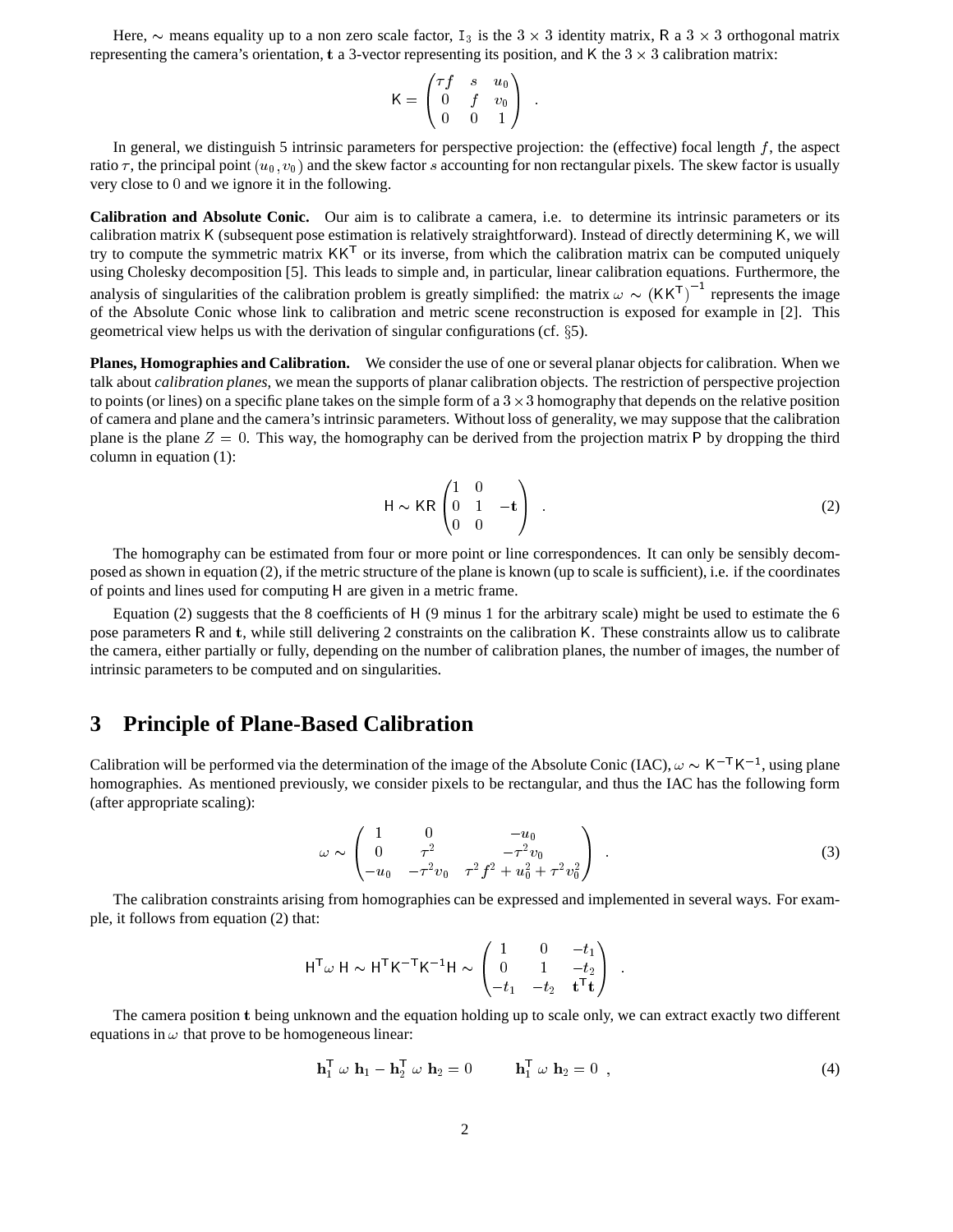where  $h_i$  is the *i*th column of H. These are our basic calibration equations. If several calibration planes are available, we just include the new equations into a linear equation system. It does not matter if the planes are seen in the same view or in several views or if the same plane is seen in several views, provided the calibration is constant (this restriction is relaxed in the next section). The equation system is of the form  $Ax = 0$ , with the vector of unknowns  $\mathbf{x} = (\omega_{11}, \omega_{22}, \omega_{13}, \omega_{23}, \omega_{33})^{\mathsf{T}}$ . After having determined x, the intrinsic parameters are extracted via:

$$
\tau^{2} = \frac{\omega_{22}}{\omega_{11}} \qquad u_{0} = -\frac{\omega_{13}}{\omega_{11}} \qquad v_{0} = -\frac{\omega_{23}}{\omega_{22}}
$$
\n
$$
f^{2} = \frac{\omega_{11}\omega_{22}\omega_{33} - \omega_{22}\omega_{13}^{2} - \omega_{11}\omega_{23}^{2}}{\omega_{11}\omega_{22}^{2}} \tag{5}
$$

## **4 A General Calibration Algorithm**

We describe now how the basic principle can be extended in two important ways. First, we show that prior knowledge of intrinsic parameters can be easily included. Second, and more importantly, we show how the scheme can be applied for calibrating cameras with variable intrinsic parameters.

#### **4.1 Prior Knowledge of Intrinsic Parameters**

Let  $a_i$  be the *i*th column of the design matrix A of the linear equation system described in the previous section. We may rewrite the equation system as:

$$
\omega_{11} \mathbf{a}_1 + \omega_{22} \mathbf{a}_2 + \omega_{13} \mathbf{a}_3 + \omega_{23} \mathbf{a}_4 + \omega_{33} \mathbf{a}_5 = \mathbf{0}.
$$

Prior knowledge of, e.g. the aspect ratio  $\tau$ , allows us via equation (5) to eliminate one of the unknowns, say  $\omega_{22}$ , leading to the reduced linear equation system:

$$
\omega_{11}(\mathbf{a}_1 + \tau^2 \mathbf{a}_2) + \omega_{13} \mathbf{a}_3 + \omega_{23} \mathbf{a}_4 + \omega_{33} \mathbf{a}_5 = \mathbf{0}.
$$

Prior knowledge of  $u_0$  or  $v_0$  can be dealt with similarly. The situation is different for the focal length f, due to the complexity of equation (5): prior knowledge of f allows to eliminate unknowns only if the other parameters are known, too. However, this is not much of an issue – it is rarely the case that the focal length is known beforehand while the other intrinsic parameters are unknown.

#### **4.2 Variable Intrinsic Parameters**

We make two assumptions that are not very restrictive but eliminate useless special cases to deal with. First, we consider the aspect ratio to be constant for a given camera. Second, the principal point may vary, but only in conjunction with the focal length. Hence, we consider two modes of variation: only f varies or  $f, u_0$  and  $v_0$  vary together.

If we take into account the calibration equations arising from a view for which it is assumed that the intrinsic parameters have changed with respect to the preceding view (e.g. due to zooming), we just have to introduce additional unknowns in x and columns in A. If only the focal length is assumed to have changed, a new unknown  $\omega_{33}$  is needed. If in addition the principal point is supposed to have changed, we add also unknowns for  $\omega_{13}$  and  $\omega_{23}$  (cf. equation (3)). The corresponding coefficients of the calibration equations have to be placed in additional columns of <sup>A</sup>.

Note that the consideration of variable intrinsic parameters does not mean that we have to assume different values for *all* views, i.e. there may be views sharing the same intrinsics, sharing only the aspect ratio and principal point, or sharing the aspect ratio alone.

#### **4.3 Complete Algorithm**

The complete algorithm consists of the following steps:

- 1. Compute plane homographies from feature correspondences.
- 2. Construct the equation matrix A according to the directions outlined in  $\S$ \$3,4.1 and 4.2.
- 3. Ensure good numerical conditioning of <sup>A</sup> (see below).
- 4. Solve the equation system to least squares by any standard method and extract the intrinsic parameters from the solution as shown in equation (5).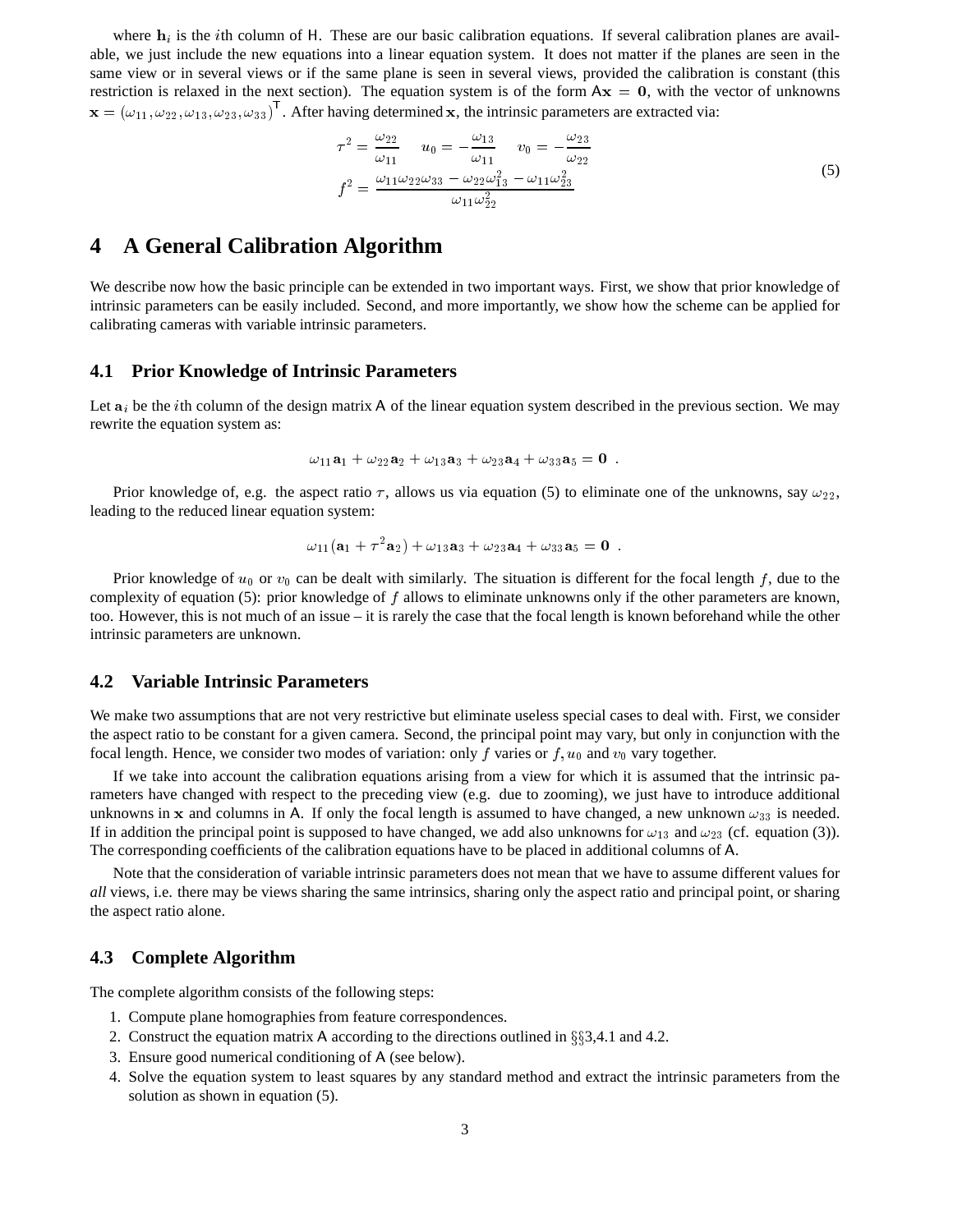**Conditioning.** We may improve the conditioning of <sup>A</sup> by the standard technique of rescaling rows and columns [5]. In practice, we omit row-wise rescaling for reasons explained below. Columns are rescaled such as to have equal norms. The coefficients of the solution vector of the modified equation system have to be scaled accordingly to obtain the solution of the original problem. In our experiments, this rescaling proved to be crucial to obtain reliable results.

As for rescaling rows, this proves to be delicate in our case, since occasionally there are rows with all coefficients very close to zero. Rescaling these rows will hugely magnify noise and lead to unreliable results.

**Comments.** The described calibration algorithm requires mainly the least squares solution of a single linear equation system. Naturally, the solution may be optimized subsequently using non linear least squares techniques. This optimization should be done simultaneously for the calibration and the pose parameters, that may be initialized in a straightforward manner from the linear calibration results. For higher accuracy, estimation of optical distortion parameters should be included.

**Minimal Cases.** Each view of a calibration object provides two calibration equations. Hence, in the absence of singularities, the following minimal calibration schemes may be realized: with a single view of a single plane, we might calibrate the aspect ratio and focal length, provided the principal point is given. With two views of a single plane, or one view of two planes we can fully calibrate the camera. Three views of a single plane, taken by a zooming camera, enable calibration of the 3 different focal lengths, as well as the constant aspect ratio and principal point.

## **5 Singularities**

The successful application of any algorithm requires awareness of singularities. This helps avoiding situations where the result is expected to be unreliable or restricting the problem at hand to a solvable one. We describe here the singularities of calibration from one or two planes.

Due to lack of space, we are only able to give a sketch of the derivations. A first remark is that only the relative orientation of planes and camera is of importance for singularities, i.e. the position and the actual intrinsic parameters do not influence the existence of singularities. A second observation is that planes that are parallel to each other provide exactly the same information as a single plane with the same orientation (except that more feature correspondences may provide a higher robustness in practice). So, as for the case of two calibration planes, we omit dealing with parallel planes and instead refer to the one-plane scenario.

Since the calibration equations are linear, singularities imply the existence of a linear family of solutions for the IAC  $\omega$ . Hence, there is also a degenerate conic  $\omega'$ , i.e. a conic consisting of the points on two lines only. Let us note that any conic that satisfies the calibration equations (4), contains the projections of the circular points of the calibration planes. Naturally, this is also valid for  $\omega'$ . If we exclude the planes of being parallel to each other (cf. the above discussion), the two lines making up  $\omega'$  are nothing else than the vanishing lines of the calibration planes. There is one point left to consider: since we are considering rectangular pixels, the IAC is required to be of the form (3), i.e. its coefficient  $\omega_{12}$  is zero. Geometrically, this is equivalent to the conic being symmetric with respect to a vertical and a horizontal line (this is referred to as "reflection constraint" in table 2). Based on these considerations, it is a rather mechanical task to derive all possible singularities.

All singularities for one- and two-plane calibration and for different levels of prior knowledge are described in tables 1 and 2. We reveal which of the intrinsic parameters can/can't be estimated uniquely. The tables contain columns for  $\tau f$ and f which stand for the calibrated focal length, measured in horizontal and vertical pixel dimensions respectively. In some cases it is possible to compute, e.g.  $\tau f$ , but not to compute  $\tau$  or f individually.

A general observation is that a plane parallel to the image plane, allows to estimate the aspect ratio, but no other parameters. Generally speaking, the more regular the geometric configuration is, the more singularities may occur.

## **6 Experimental Results**

We performed a number of experiments with simulated and real data, in order to quantify the performance of our method, to motivate its use in applications described in the following section and to exhibit singularities.

#### **6.1 Simulated Experiments**

For our simulated experiments, we used a diagonal calibration matrix with  $f = 1000$  and  $\tau = 1$ . Calibration is performed using the projections of the 4 corner points of squares of size 40cm. The distance of the calibration squares to the camera is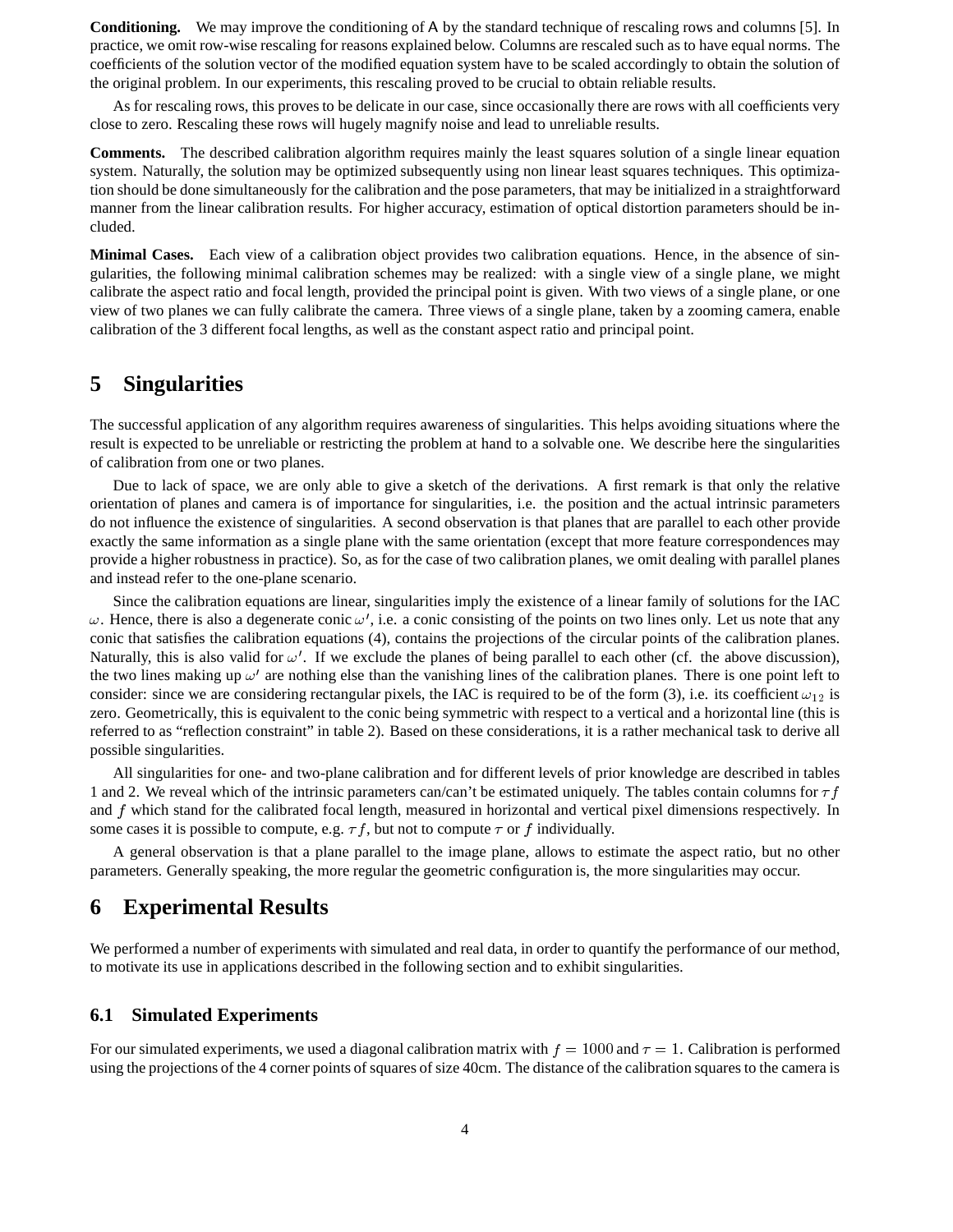| Prior                  | Pos. of cal. plane    | $\tau$ | $\tau t$ |        | $u_0$  | $v_0$  |
|------------------------|-----------------------|--------|----------|--------|--------|--------|
| $u_0, v_0$             | Parallel to image pl. |        |          |        | $^{+}$ | $^{+}$ |
|                        | Perpend. to image pl. |        |          |        |        |        |
|                        | parallel to $u$ axis  |        | $^{+}$   |        | $\pm$  | $^{+}$ |
|                        | parallel to $v$ axis  |        |          | $^{+}$ | $^{+}$ | $^{+}$ |
|                        | else                  |        |          |        | $^{+}$ | $^{+}$ |
|                        | Else                  |        |          |        |        |        |
|                        | parallel to $u$ axis  |        |          |        | $^+$   | $^{+}$ |
|                        | parallel to $v$ axis  |        |          |        | $^{+}$ | $^{+}$ |
|                        | else                  | $^+$   | $^{+}$   | $^{+}$ | $^{+}$ | $^{+}$ |
| $\tau$                 | Parallel to $u$ axis  | $^{+}$ |          |        | $^{+}$ |        |
|                        | Parallel to $v$ axis  | $^{+}$ |          |        |        | $^{+}$ |
|                        | Else                  | $^{+}$ |          |        |        |        |
| $\tau$ , $u_0$ , $v_0$ | Parallel to image pl. | $^{+}$ |          |        | $\pm$  | $^{+}$ |

Table 1: Singularities of calibration from one plane. Here, parallelism to the image plane's  $u$  or  $v$  axis means parallelism in 3-space.

| Prior                  | Position of calibration planes                                                    |                                                     | $\tau$ j |                                     | $u_0$  | $v_0$ |  |
|------------------------|-----------------------------------------------------------------------------------|-----------------------------------------------------|----------|-------------------------------------|--------|-------|--|
| None                   | One plane is parallel to the image plane                                          |                                                     |          | cf. case of known $\tau$ in table 1 |        |       |  |
|                        | General case of planes satisfying reflection constraint (see caption)             |                                                     |          |                                     |        |       |  |
|                        | Both planes are parallel to the $u$ axis                                          |                                                     |          |                                     | $^{+}$ |       |  |
|                        | Same absolute incidence angle with respect to image plane                         |                                                     |          |                                     | $^{+}$ |       |  |
|                        | Both planes are parallel to the $v$ axis                                          |                                                     |          |                                     |        |       |  |
|                        | Same absolute incidence angle with respect to image plane                         |                                                     |          |                                     | $^{+}$ |       |  |
|                        | Vanishing lines intersect "above" the principal pt. i.e. at a point $(u_0, v, 1)$ |                                                     |          |                                     | $^{+}$ |       |  |
|                        | Vanishing lines intersect at a point $(u, v_0, 1)$                                |                                                     |          |                                     |        |       |  |
|                        | Both planes are perpendicular to image (and satisfy reflection constraint)        |                                                     |          |                                     | $^{+}$ |       |  |
| $u_0, v_0$             | At least one plane is parallel to the image plane                                 | cf. case of known $\tau$ , $u_0$ , $v_0$ in table 1 |          |                                     |        |       |  |
|                        | Both planes are perpendicular to the image (and satisfy reflection constr.)       |                                                     |          |                                     |        |       |  |
|                        | One plane is parallel to the image plane                                          | cf. case of known $\tau$ in table 1                 |          |                                     |        |       |  |
| $\tau$ , $u_0$ , $v_0$ | One plane is parallel to the image plane                                          | cf. case of known $\tau$ , $u_0$ , $v_0$ in table 1 |          |                                     |        |       |  |

Table 2: Singularities of calibration from two planes. The cases of parallel planes are not displayed, but may be consulted in the appropriate parts of table 1 on one-plane calibration. In all configurations not represented here, all intrinsic parameters can be estimated. By "reflection constraint" we mean that the vanishing lines of the two planes are reflections of each other by both a vertical and a horizontal line in the image.

chosen such that the projections roughly fill the  $512 \times 512$  image plane. The projections of the corner points are perturbed by centered Gaussian noise of 0 to 2 pixels variance.

We only display graphs showing the behavior of our algorithm with respect to other parameters than noise; note however that in all cases, the behavior with respect to noise is nearly perfectly linear. The data in the graphs shown stem from experiments with a noise level of 1 pixel. The errors shown are absolute ones (scaled by 1000 for the aspect ratio). Each point in a graph represents the *median* error of 1000 random experiments. The graphs of the mean errors are similar but less smooth.

**One plane seen in one view.** The scenario and results are shown in the upper part of figure 1. Calibration is performed for different orientations of the square, ranging from  $0^{\circ}$  (parallel to the image plane) to  $90^{\circ}$  (perpendicular to the image plane). Given the principal point, we calibrated the aspect ratio and the focal length. An obvious observation is the presence of singularities: the error of the aspect ratio increases considerably as the calibration square tends to be perpendicular to the image plane  $(90^{\circ})$ . The determination of the focal length is impossible for the extreme cases of parallelism and perpendicularity. Note that these observations are all predicted by table 1. In the range of  $[30^\circ, 70^\circ]$ , the relative error for the focal length is below  $1\%$ , while the aspect ratio is estimated correctly within 0.01%.

**Two planes seen in one view.** Calibration is performed with a camera rotating about its optical axis by  $0^{\circ}$  to  $90^{\circ}$ . Two planes with an opening angle of 90° are observed (cf. lower part of figure 1). Plane-based calibration is now done without any prior knowledge of intrinsic parameters. For comparison, we also calibrate with a standard method [3], using full 3D coordinates of the corner points as input.

The standard calibration approach is insensitive to rotation about the optical axis. As for the plane-based method, the singularities for the estimation of the aspect ratio and the focal length for angles of  $0^{\circ}$  and  $90^{\circ}$  are predicted by table 2.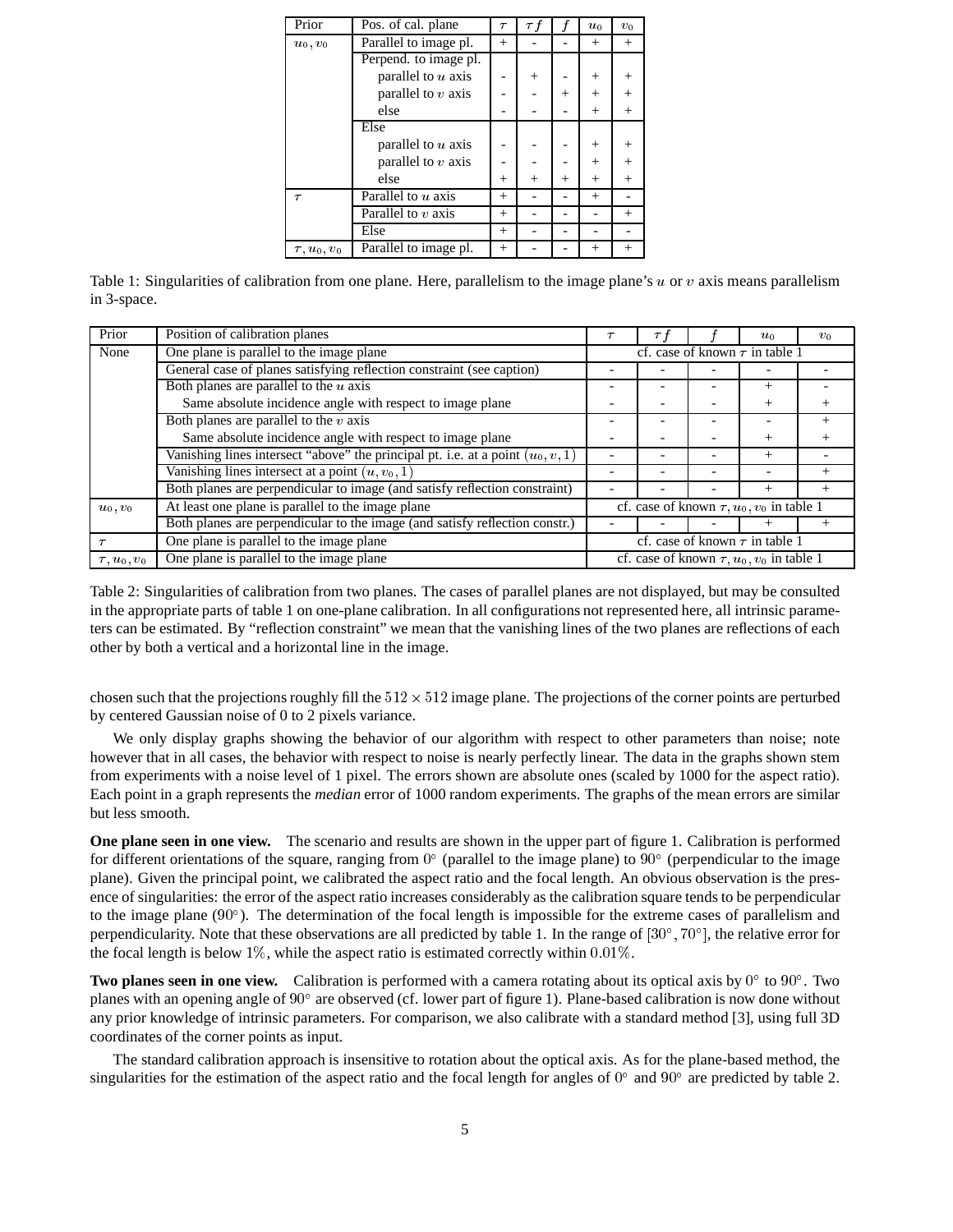

Figure 1: Simulation scenarios and results.

As for the intermediate range of orientations, the estimation of the aspect ratio by the plane-based method is 3 to 4 times worse than with the standard approach, although it is still quite accurate. As for the focal length, the plane-based estimate is even slightly better between 30 $^{\circ}$  and 70 $^{\circ}$ . The error graphs for  $u_0$  and  $v_0$  are not shown; for both methods they are nearly horizontal (i.e. there is no singularity), the errors of the plane-based estimation being about 30% lower than with the standard approach.

### **6.2 Calibration Grid**

We calibrated a camera from images of a 3D calibration grid with targets arranged in three planes (cf. figure 2). For comparison, calibration was also carried out using a standard method [3]. We report the results of two experiments. First, 4 images were taken from different positions, but with fixed calibration. The camera was calibrated from single views in different modes: standard calibration using all points or points from two planes only, plane-based calibration from one, two or three planes with different levels of prior knowledge (cf. table 3). Prior values were taken from the results of standard calibration.



Figure 2: Calibration grid and lab scene.

Table 3 shows the mean and standard deviation of the results for the focal length, computed over the 4 views and over all combinations of planes. We note that even the one-plane method gives results very close to those of the standard method that uses all points and their full 3D coordinates. The precision of the plane-based results is lower than for full standard calibration, though comparable to standard calibration using two planes. The results are very accurate despite the proximity to singular configurations. This may be attributed to the high accuracy of target extraction.

For the second experiment, we took images at 5 different zoom positions. The camera was calibrated using the  $5 \times 3$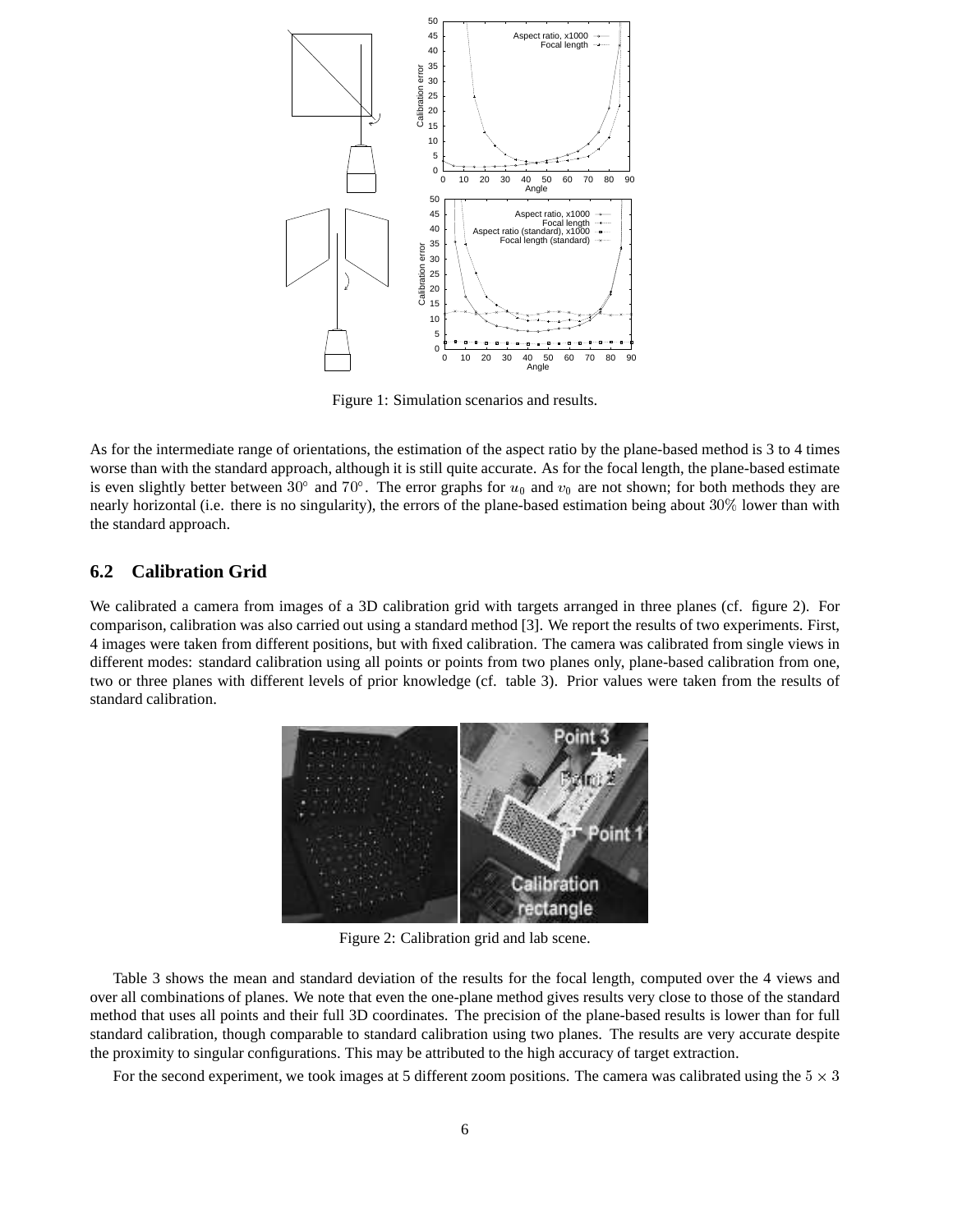| Method                                   |                  |
|------------------------------------------|------------------|
| Standard calibration from three planes   | $1041.4 \pm 0.6$ |
| Standard calibration from two planes     | $1042.1 \pm 3.3$ |
| One plane, $u_0, v_0$ known              | $1044.5 \pm 9.0$ |
| One plane, $\tau$ , $u_0$ , $v_0$ known  | $1041.2 \pm 3.7$ |
| Two planes, nothing known                | $1043.6 \pm 4.7$ |
| Two planes, $\tau$ known                 | $1040.7 \pm 2.7$ |
| Two planes, $u_0$ , $v_0$ known          | $1040.2 \pm 2.5$ |
| Two planes, $\tau$ , $u_0$ , $v_0$ known | $1040.3 \pm 2.1$ |
| Three planes, nothing known              | $1039.9 \pm 0.7$ |

Table 3: Results for calibration grid.

| Method   | Focal lengths |        |        |        |        |  |
|----------|---------------|--------|--------|--------|--------|--|
| Standard | 714.7         | 1041.4 | 1386.8 | 1767.4 | 2717.2 |  |
| Planes   | 709.9         | 1042.7 | 1380.2 | 1782.8 | 2702.0 |  |

Table 4: Results for variable focal length.

planes simultaneously, where for each zoom position an individual focal length and principal point were estimated. Table 4 shows the results for the focal lengths (a value of 1000 corresponds to about 7.5mm), compared to those of standard calibration, averaged over single views. The deviation increases with the focal length but stays below 1%.

#### **6.3 Lab Scene**

A pair of images of an ordinary lab scene were taken. A rectangular part of a computer tower (cf. figure 2) was used for calibration. Subsequently, the pose of the views with respect to the calibration plane was determined. The three points shown in figure 2 were triangulated and their 3D distances measured and compared to hand-measured ones. The differences for the pairs (1,2), (1,3) and (2,3) were 4mm, 3mm and 0mm respectively, for absolute distances of 275mm, 347mm and 214mm. These results are about as good as we might expect: the edges of the rectangular patch are rounded, thus not reliably extracted in the images. The measured point distances are "extrapolated" from this rectangle, thus amplifying the errors of edge extraction. From the views' calibration and pose, we computed the epipolar geometry and found that the distance of points to corresponding epipolar lines was about 1 pixel, even at the borders of the images.

This simple experiment highlights two issues. First, besides calibrating the views, we readily obtain their pose in a *metric* 3D frame. Second, we obtain reasonable estimates of matching constraints, potentially for distant views.

## **7 Applications**

**Cheap Calibration Tool.** Planar patterns are easy to produce, while enabling a reasonably reliable calibration.

**Ground Plane Calibration.** We have successfully performed experiments with images of traffic scenes. Ground plane calibration from road markers is used to restrict the pose of vehicles to be detected and tracked.

**Reconstruction of Piecewise Planar Objects from Single Views.** Using geometrical constraints such as coplanarity, parallelism, right angles etc., 3D objects may be reconstructed from a single view (see e.g. [10]). Our calibration method requires knowledge of the metric structure of planes. This requirement may be relaxed by simultaneously determining calibration and plane structure, e.g. one view of a rectangle allows to determine the focal length and the ratio of the rectangle's edge lengths. We are using this in combination with the mentioned geometrical constraints to reconstruct objects from a single image.

**Reconstruction of Indoor Scenes.** Our calibration method is the central part of ongoing work on a system for interactive multi-view 3D reconstruction of indoor scenes, similar in spirit to the approaches presented in [10, 11]. The main motivation for using plane-based calibration is to make a compromise between requirements on flexibility, user interaction and implementation cost. We achieve flexibility by not requiring off-line calibration: our calibration patterns, planar objects, are omnipresent in indoor scenes. The amount of user interaction is rather little: we usually use rectangles as calibration objects; they have to be delineated in images and their edge lengths measured. By identifying planar patterns across distant views, we not only can simultaneously calibrate many views but also compute a global initial pose of many